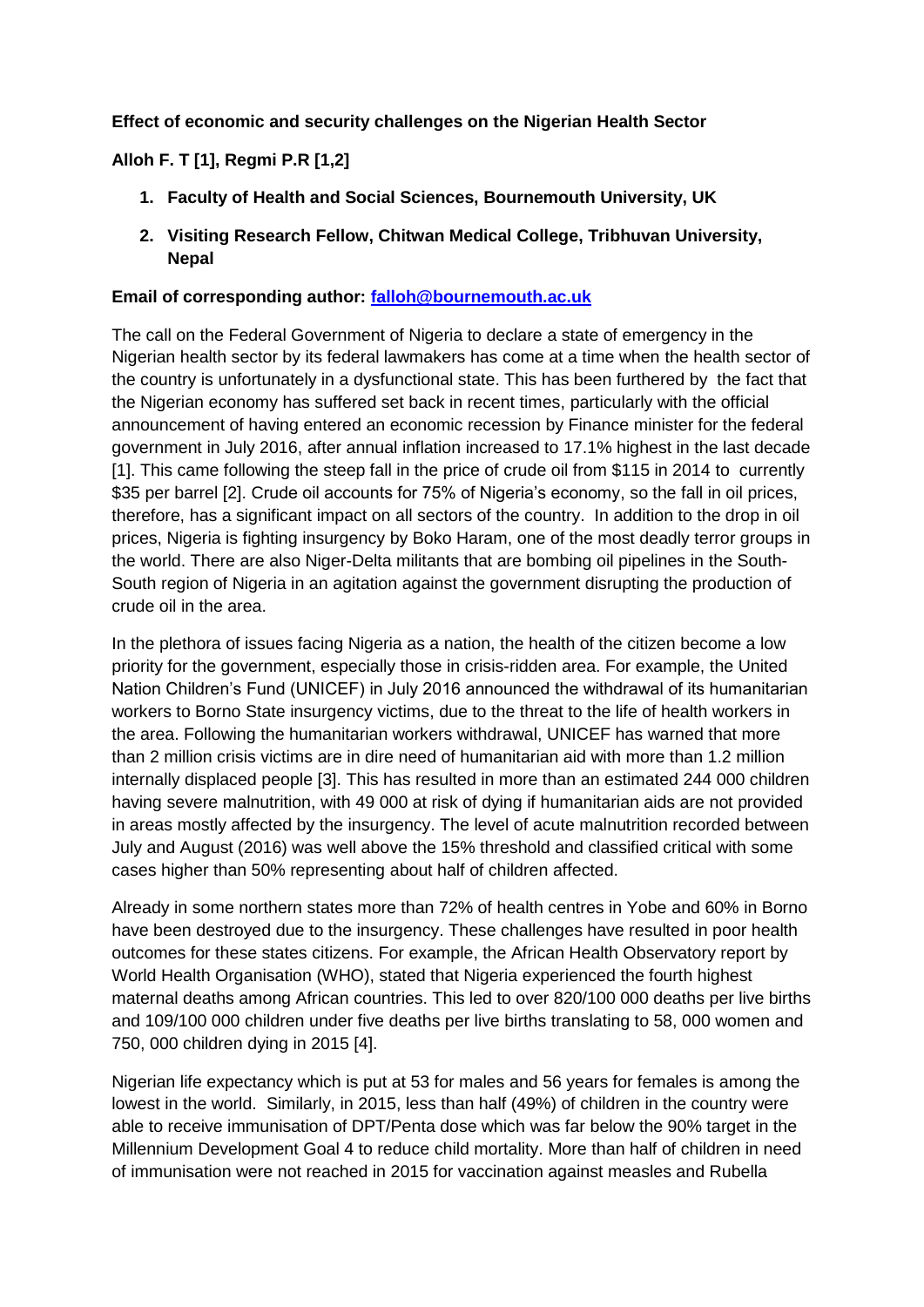which raises health concerns. WHO [5] has reported three cases of polio in crisis-ridden areas of Borno state: this after the country reported two years of no polio cases. However, the re-emergence of the two cases might be as a result of the inaccessibility of health workers to reach children in crisis areas.

After the Abuja benchmark declaration in 2001 to spend at least 15% of countries yearly budget on the health sector, Nigeria has yet to meet the target in any given year. The impact of poor health sector funding is amplified during this worst recession in over a decade in Nigeria. In addition, the federal ministry of health reported reduction in budgetary allocation to the health sector as a gradual decrease from N264.46bn (approx. \$839 millions) equivalent to 6.0% of the national budget in 2014 to N257.38bn (approx. \$816 millions) equivalent to 4.23% annual budget in 2016 [6]. This has resulted as an effect of economic recession, causing the GDP to drop by -2.06% in 2016 as reported by National bureau of statistics [1]. With the lack of funding in Nigeria, the health sector remains incapable of dealing with the health challenges facing the country. These range from poor healthcare framework and coordination, fragmented services, scarcity of medicines and medical supplies, old and decaying infrastructure, lack of healthcare access to all, to poor quality of healthcare service delivery and increasing health inequality gaps between rich and poor citizens.

In addition, allegations of corruption surrounding many of the country's lawmakers in different scandals over the years have had an effect on the health sector. The need to push health into forefront of national issues cannot be overemphasised. The need for the Nigerian federal government to implement the Abuja 2001 declaration benchmark commitment, by setting aside 15% of its yearly budget to revive primary health care in each ward of the federation-as this is the first contact for most poor citizen of the country-is particularly apparent. There is an urgent need for framework and policy regarding sustainable immunisation financing, and also the need for a universal health insurance scheme. In order for the need-based resource mobilisation, development partners' contribution should be clearly identified and represented in the budget to enable transparency and accountability. The fight against insurgency and economic challenges should not take way attention due to the health sector, as an effective functioning healthcare system is essential for national health security. A way forward will be to look for alternative funding sources outside budgetary allocations and international grants. National health insurance coverage should be made available for all citizens as the current NHIS insurance scheme is far from resulting in full coverage.

## **Reference**

- 1. National Bureau of statistics. Nigerian gross Domestic product report Q2 2016. 2016. <http://www.nigerianstat.gov.ng/report/434>
- 2. World economic forum. What's behind the drop in oil prices?. 2016. https://www.weforum.org/agenda/2016/03/what-s-behind-the-drop-in-oil-prices/
- 3. Burki T. Health crisis intensifying in Nigeria's Borno state. *The Lancet* 2016; 388 (10045) supp: 633-730.
- 4. WHO. African Atlas of African Health Statistics 2016 Health situation analysis of the African Region. 2016.